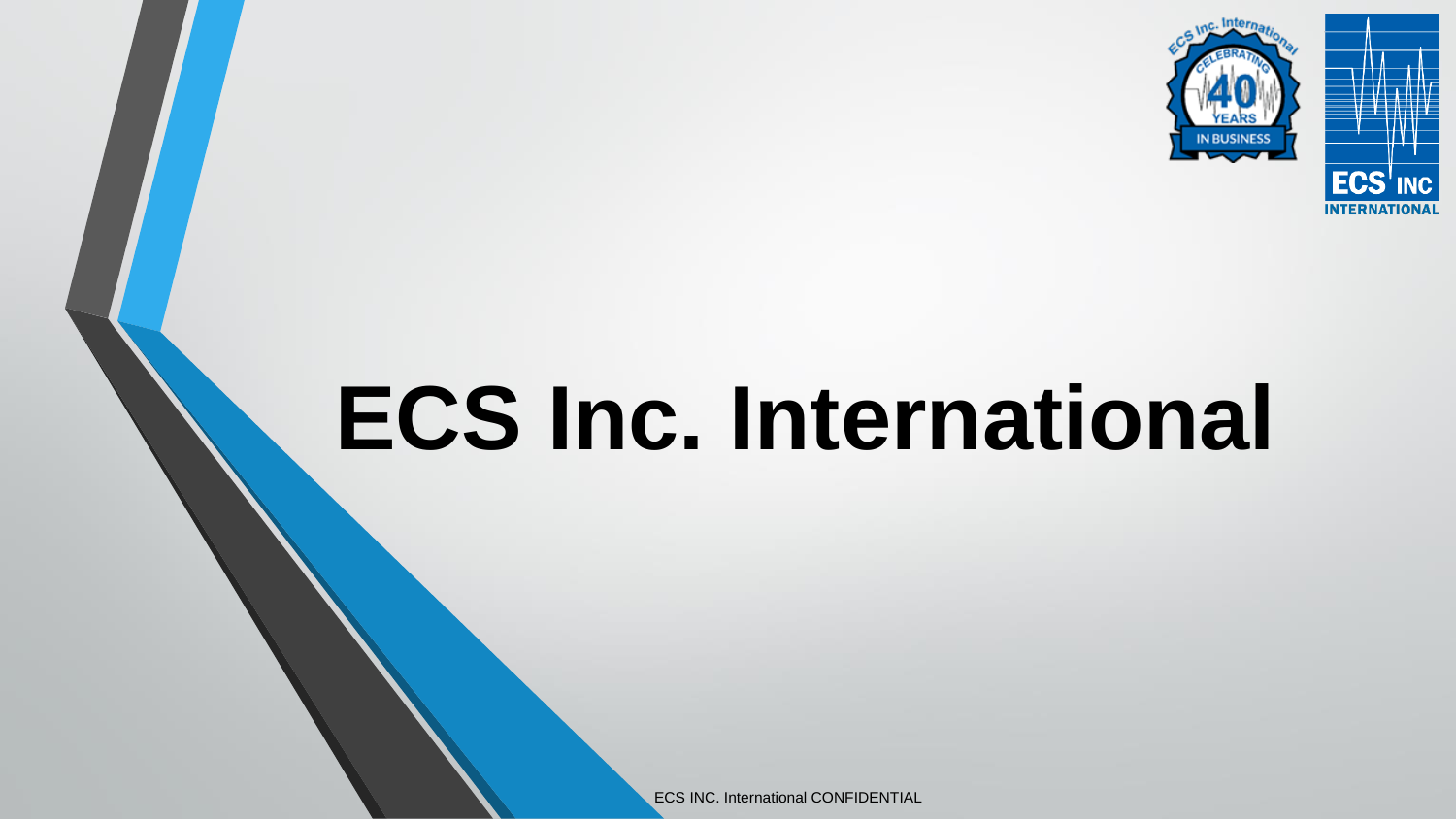# **NEW!! MultiVolt**™ **Series Oscillators**



## **ECS-2520MVLC – Low Current Series**

1.5 mA Max. (No Load) @ +1.8V 20 MHz. Standby Current 10µA

## **ECX2-LMV – Low Jitter Series**

RMS jitter (12 kHz to 20 MHz) sub 50 fs at 156.250 MHz Complimentary LVDS output

- The ECS Inc. MultiVolt™ series of oscillators are the most flexible oscillator products available in today market. MultiVolt™ Oscillators are available as standard oscillators (MV) ±20ppm, tight stability oscillators (SMV) ±5ppm or Temperature Compensated Crystal Oscillators (TXO-MV) ±2.5ppm for HCMOS and (TXO-CSMV) ±0.5ppm for clipped sine wave. We also offer them as AEC-Q200 automotive grade (MVQ).
- Most MultiVolt™ series oscillators can operate across supply voltage 1.8V, 2.5V, 3.0V, and 3.3V. These quartzbased oscillators offer better jitter, and overall better performance than MEMS oscillators at a lower cost point.
- For more product options and information, contact our engineering team at [engineering@ecsxtal.com.](mailto:engineering@ecsxtal.com.)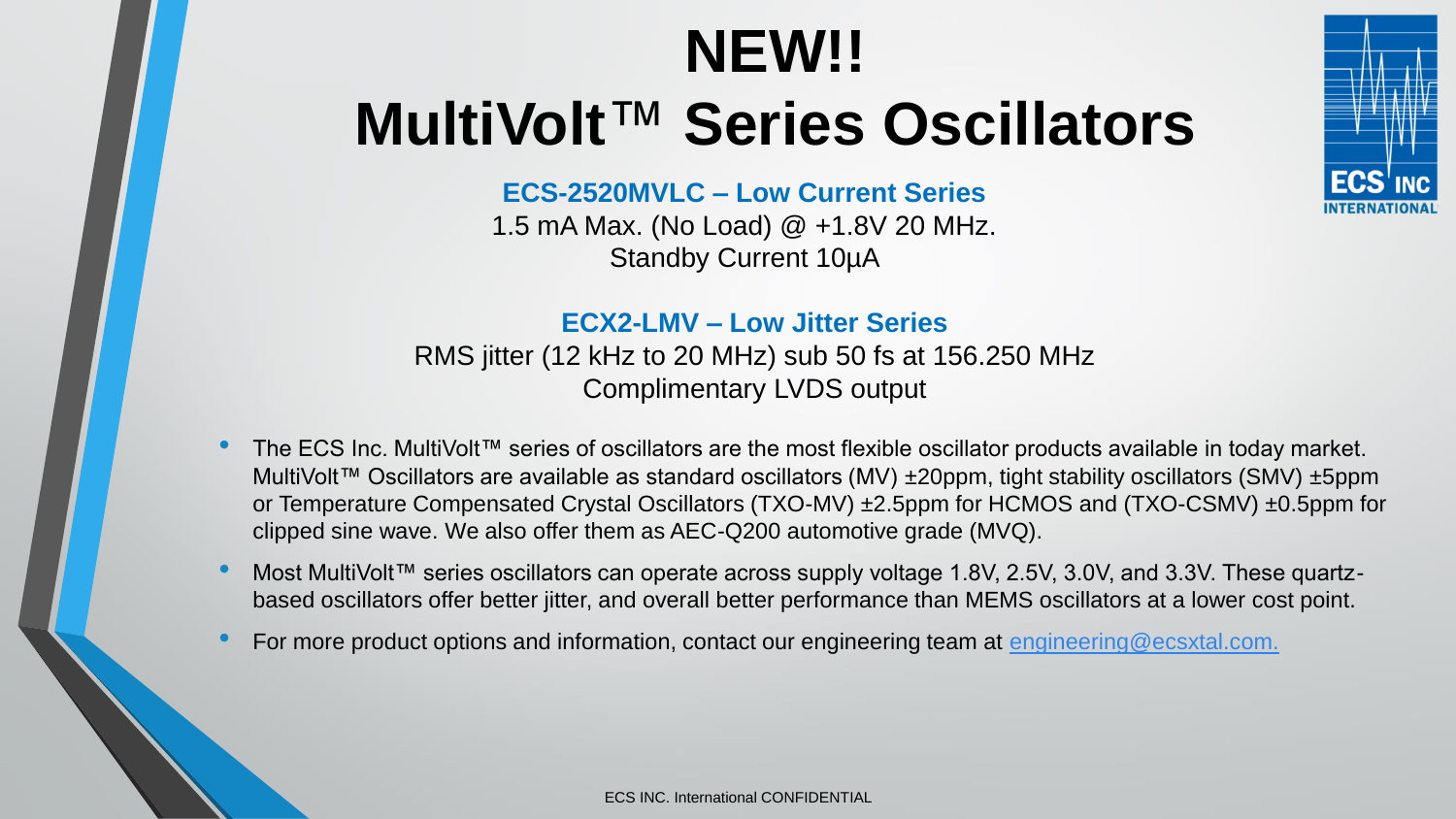# **ECS-2520MVLC Low Current MultiVolt™ Oscillator**

The ECS-2520MVLC low current oscillator with a stability of  $\pm 50$  ppm over -40°C ~ +85°C. The ECS-2520MVLC MultiVolt™ is compatible with 1.8V, 2.5V, or 3.3V power supply, and is available in a variety of output frequencies suitable for a wide array of clocking applications. The ECS-2520MVLC comes in a 2.5 x 2.0 x 0.8 mm ceramic package. This device is a compact, high performance, low current, and cost competitive crystal oscillator ideal for portable and space constrained applications in the consumer, industrial, and communications areas.

- 2.5 x 2.0 mm Footprint
- **Extended Temperature Range**
- Compatible with +1.8V, +2.5V, or +3.3V Power **Supply**
- Low Jitter 150 fs typical
- Low Current Consumption 1.5 mA Max. (No Load) @ +1.8V 20 MHz
- Standby Current 10µA

# **Features: Applications:**

- IoT
- **Storage Devices**
- **Navigation**
- Medical (non-life sustaining)
- Mobile Devices
- **Industrial**
- Wireless Devices
- IP cameras

[ECS-2520MVLC Datasheet](https://ecsxtal.com/store/pdf/ECS-2520MVLC.pdf)

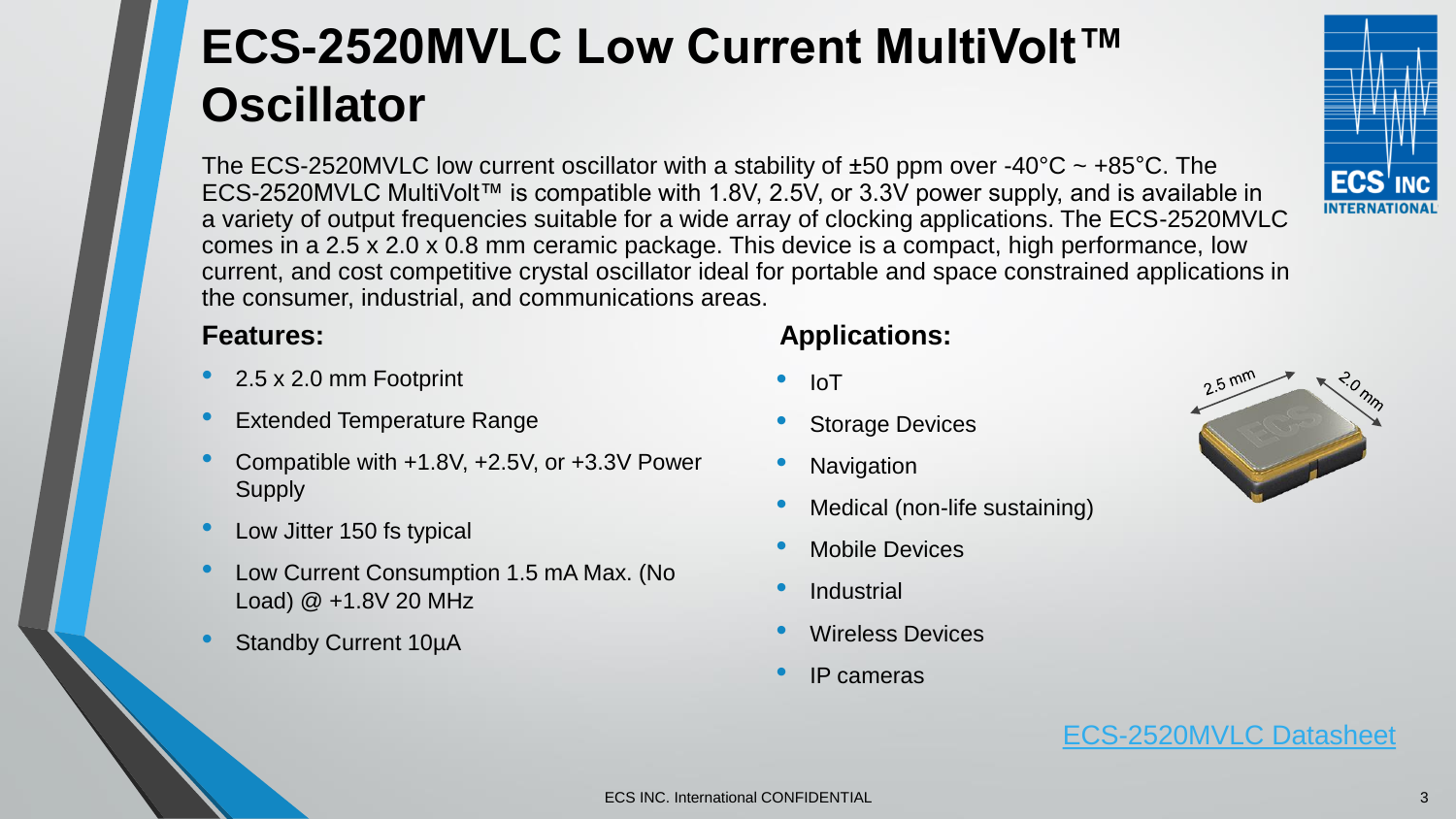

## **ECS-2520MVLC**

SMD MultiVolt™ Low Current **Crystal Oscillator** 

Request a Sample

**ECS** 

**NTERNATIONAL** 

**INC** 

The ECS-2520MVLC is a miniature SMD low current CMOS Oscillator with MultiVolt™ capability of 1.6 ~ 3.6 V. The 2.5 x 2.0 x 0.8 mm ceramic package is ideal for LoRa WAN, Low Power/Portable, Industrial and IoT applications.

#### **OPERATING CONDITIONS / ELECTRICAL CHARACTERISTICS**



| <b>PARAMETERS</b>      | <b>CONDITIONS</b>                         |                          |     | ECS-2520MVLC |             |  |
|------------------------|-------------------------------------------|--------------------------|-----|--------------|-------------|--|
|                        |                                           | <b>TYP</b><br><b>MIN</b> |     | <b>MAX</b>   |             |  |
| Frequency Range        |                                           | 1.000                    |     | 60.000       | MHz         |  |
| * Frequency Stability  | $-40 - +85$ °C (BN Opt)                   |                          |     | ±50          | ppm         |  |
| Supply Voltage         |                                           | 1.6                      |     | 3.6          | V           |  |
| Output Load            | <b>CMOS</b>                               |                          |     | 15           | pF          |  |
| Output voltage Level   | VOL: 10% Vdd max. / VOH: 90% Vdd min.V DC |                          |     |              |             |  |
| Rise & Fall time       | 10% Vdd - 90% Vdd                         |                          |     | 7            | ns          |  |
| Start Up Time          | @ 90% Vdd                                 |                          |     | 5            | ms          |  |
| Phase Jitter           | 12 kHz to 20 MHz, F=50 MHz                |                          | 150 |              | fS          |  |
| Duty Cycle             | @ % Vdd                                   |                          |     | 45/55        | %           |  |
| <b>Standby Current</b> |                                           |                          |     | 10           | μA          |  |
| Frequency Aging        | @ +25°C, 1st Year                         |                          |     | ±3           | ppm         |  |
| Operating Temp*        |                                           | $-40$                    |     | $+85$        | °C          |  |
| Storage Temp           |                                           | $-55$                    |     | $+125$       | $^{\circ}C$ |  |

**Tri-state** 

Gnd

Output

Vdd

Output

Active

\* STABILITY

 $A = \pm 100$  ppm

 $B = \pm 50$  ppm

 $C^* = 125$  ppm<br> $D = 120$  ppm

 $\bullet$  2.5 x 2.0 mm Footprint

- Low Current
- · Extended Temp Range
- · Wide Supply Voltage
- Low Jitter

ECS

• Compatible with 1.8V, 2.5V or 3.3V Power Supply

### **DIMENSIONS (mm)**



2520MVLC

MultiVolt™ Oscillator

\* Frequency Stability includes initial tolerance, temperature, supply voltage and load change and reflow

Low Current

 $2.5 \times 2.0$  mm

#### **CURRENT CONSUMPTION (No Load) mA Max**

| FREQ.   | $\leq$ 20 MHz<br>$\leq 40$ MHz |     | $< 50$ MHz | ≤ 60 MHz |
|---------|--------------------------------|-----|------------|----------|
| $+1.8V$ | 1.5                            | 1.8 |            |          |
| $+2.5V$ | 6                              | 2.0 | 24         |          |
| $+3.3V$ | 8                              | 22  |            |          |

 $M = -20 - +70^{\circ}C$ 

 $N = -40 - *85^{\circ}C$ 

 $P = -40 - +105^{\circ}C$ 

 $S = -40 - +125^{\circ}C$ 

# Contact ECS for availability over extended temp.



 $-TR = Table 8$  Reel

Rev. 2020

1K/Reel



ECS INC. International CONFIDENTIAL



15351 West 109th Street | Lenexa, KS 66219 | Phone: 913.782.7787 | Fax: 913.782.6991 | www.ecsxtal.com

 $250 = 25.000$  MHz

Frequencies Pg.2

See Developed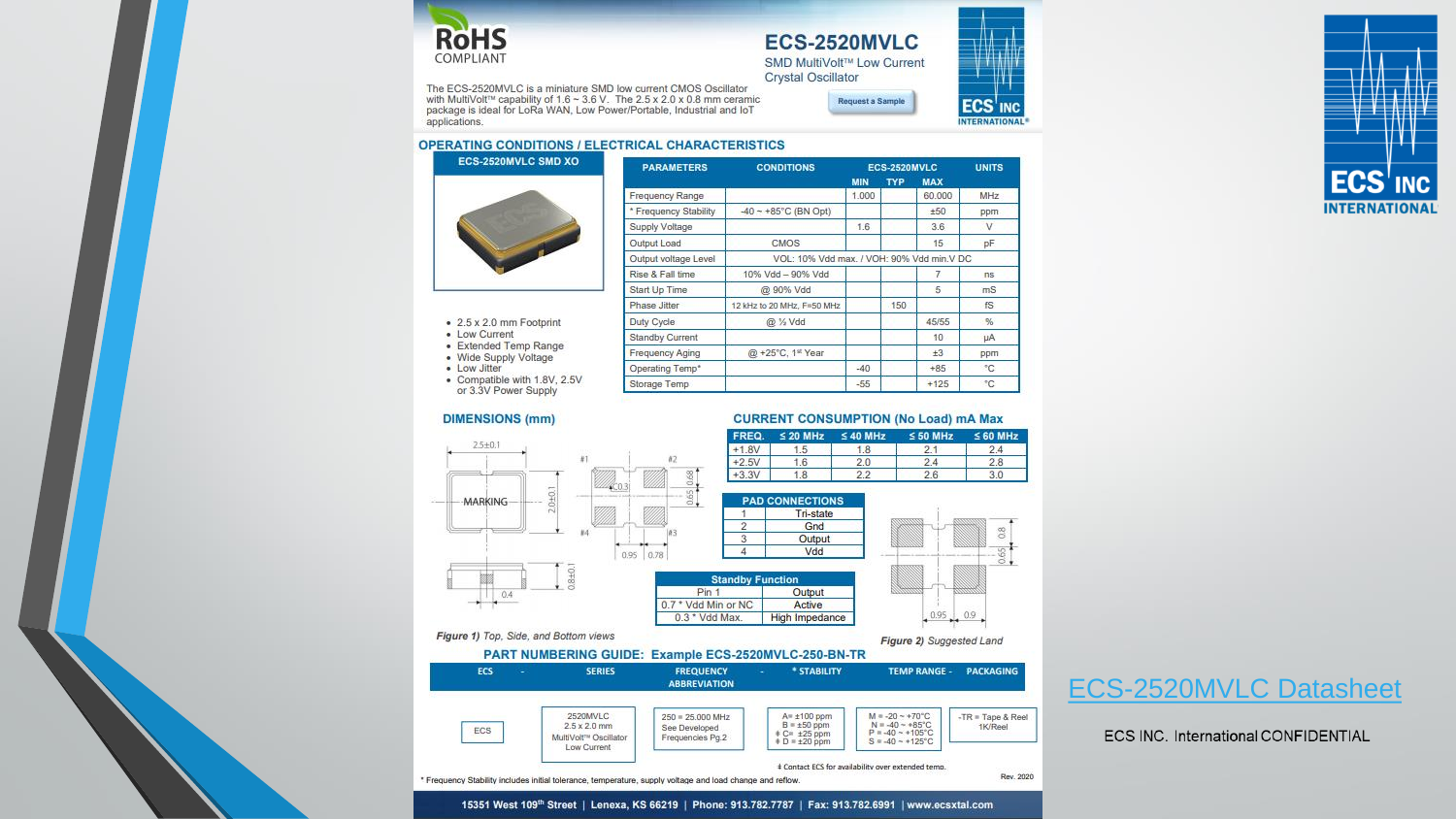# **ECX2-LMV 50fs LVDS MultiVolt™ Oscillator**

The ECX2-LMV MultiVolt™ oscillator is a low-jitter oscillator with LVDS outputs in a 3.2 x 2.5 mm package size. The ECX2-LMV features excellent integrated phase jitter, below 50 fs RMS (12 kHz  $\sim$  20 MHz). The ECX2-LMV operates from a 2.5V  $\sim$  3.3V power supply and in temperature ranges from -20 $^{\circ}$ C ~ 70 $^{\circ}$ C or -40 $^{\circ}$ C ~ 85 $^{\circ}$ C.

- MultiVolt™ compatible with 2.5V or 3.3V supply voltage
- RMS jitter (12 kHz to 20 MHz) sub 50 fs at 156.250 MHz
- Wide temperature range -20°C ~ 70°C or  $-40^{\circ}$ C ~ 85 $^{\circ}$ C
- LVDS Output
- RoHS 2 & REACH Compliant
- MSL 1
- 

# **Features: Applications:**

- SONET/SDH
- Gigabit Ethernet
- **Serial ATAs**
- Storage area network
- Broadband access
- Fiber channels
- Test and measurement
- **Communications**